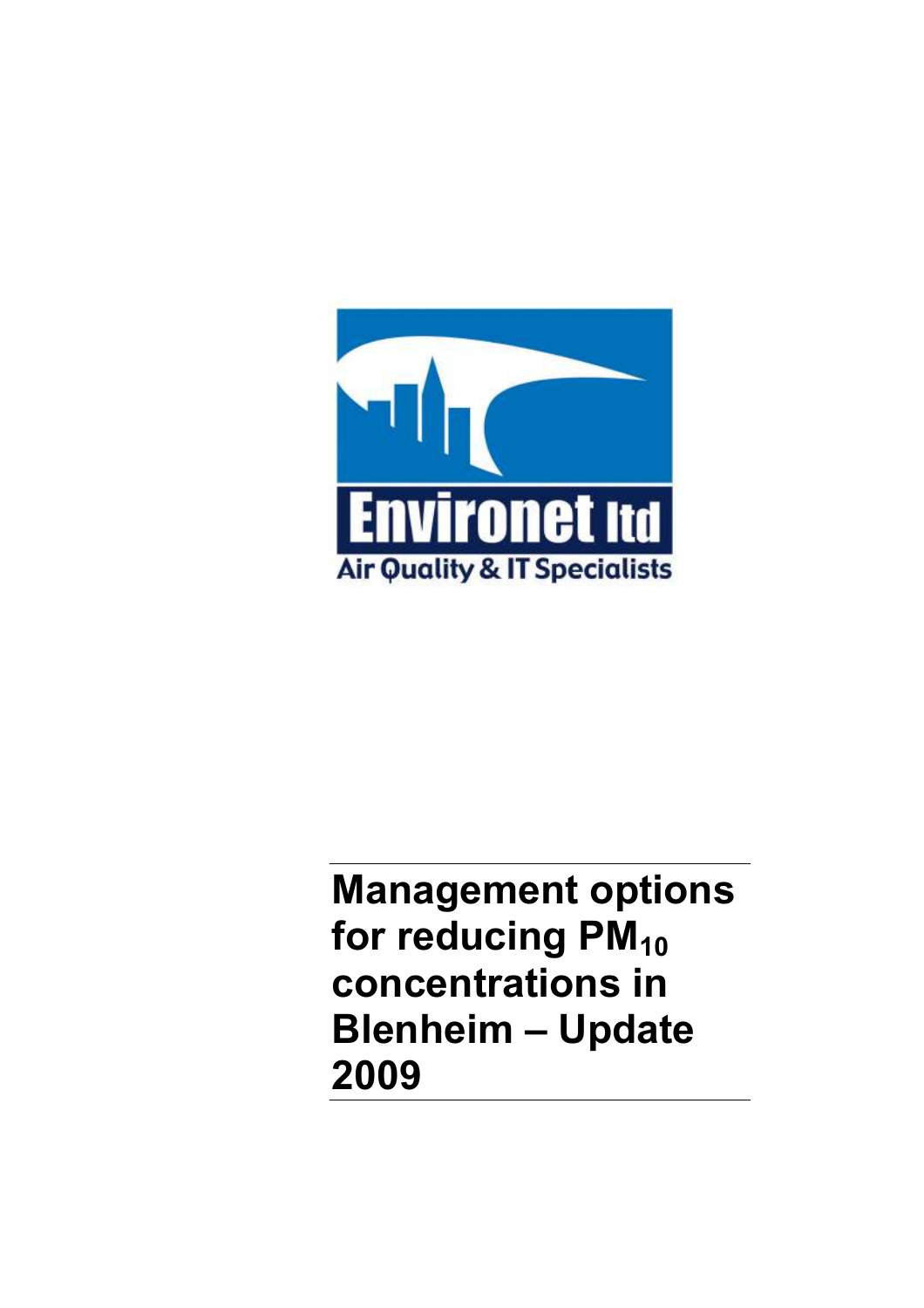Prepared for Marlborough District Council by Emily Wilton Environet Ltd 130b Montreal Street **Christchurch** 

February 2009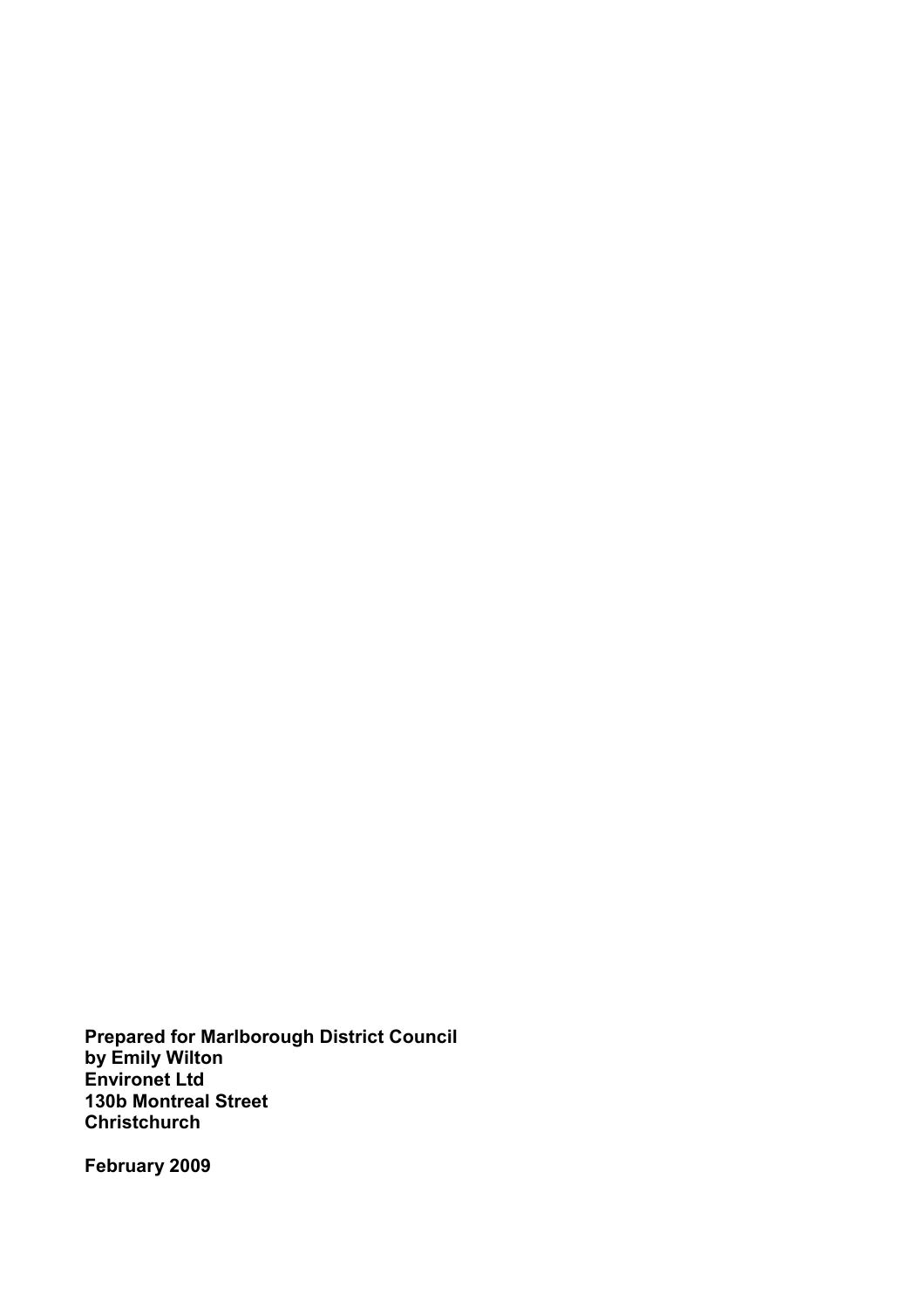## Executive Summary

This report updates a 2007 assessment of the effectiveness of management options in reducing  $PM_{10}$  concentrations in Blenheim. The change included in this report is a revision to the emission factor for NES compliant wood burners. The current state of knowledge is that these burners may emit around 3 grams of particulate per kilogram of wood burnt (g/kg). Previously an emission factor of 6 g/kg had been used in assessing the effectiveness of management options in achieving the NES.

Concentrations of  $PM_{10}$  measured in Blenheim exceed the ambient air quality guideline and National Environmental Standard (NES) concentration of 50  $\mu$ g m<sup>-3</sup> (24-hour average) during the winter months. The main source of  $PM_{10}$  in Blenheim during the winter months is solid fuel burning for domestic home heating, which contributes around 85% of the anthropogenic PM<sub>10</sub>. In 2007 the reduction required in PM<sub>10</sub> concentrations was evaluated and set at 25% based on a maximum PM<sub>10</sub> concentration of 66 µg m<sup>-3</sup>. The maximum measured  $PM_{10}$  concentration at the Redwoodtown monitoring site in 2008 was 56 µg m<sup>-3</sup>.

The effectiveness of different management options were evaluted using an emission factor of 3 g/kg. Management measures included all options evaluted previously, which focused largely on domestic home heating as the primary source of  $PM_{10}$ , although prohibitions on outdoor rubbish burning were also considered. The methodology used the existing  $PM_{10}$  emissions for Blenheim as estimated in the 2005 air emission inventory and made predictions of changes that were time based on a number of scenarios. These emissions projections were then compared to existing concentrations assuming a linear relationship between the two variables.

Baseline projections indicate a reduction of more than 25% is unlikely to occur in the absence of additional controls although some reductions are predicted to occur as older more polluting heating methods are replaced with modern solid fuel burners at the end of their useful life.

A number of management options were evaluated. These included a ban on outdoor rubbish burning and the use of open fires, setting an emission criterion for the installation of new multi fuel burners, a prohibition of the installation of solid fuel burners in new dwellings and existing dwellings using other heating methods and incentives for the replacement of burners with non-solid fuel alternatives. Management options were evaluated based on an assumed burner life of 15 years and for an assumed burner life of 20 years.

Results suggest that the NES may be met with minimal management intervention. In particular a ban on outdoor rubbish burning and not allowing the installation of any burners not meeting the NES design criteria for wood burners may be sufficient to meet the NES by 2013. In addition, a ban on the use of open fires could be considered to increase the certainty of meeting the NES and because of potential energy efficiency gains.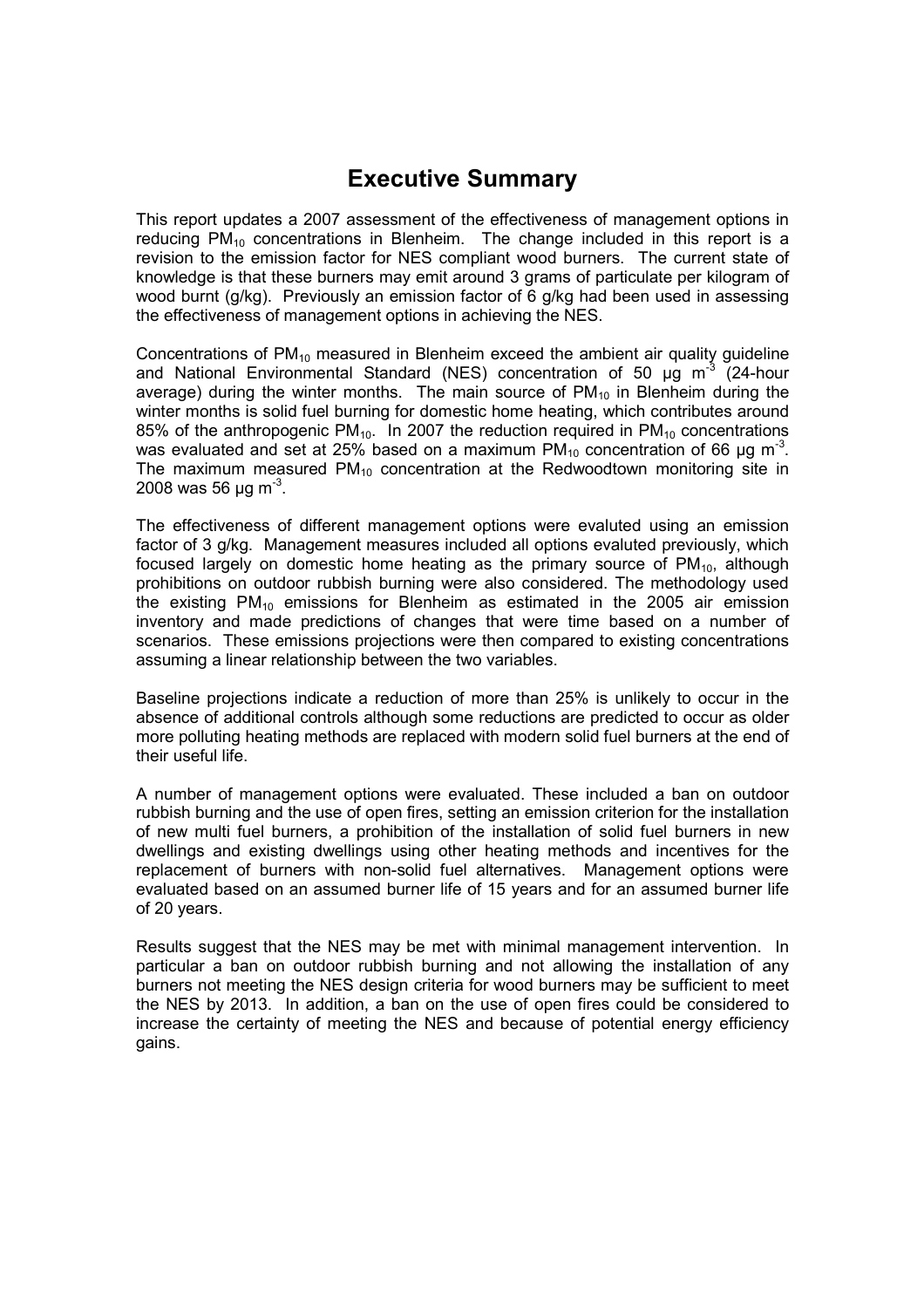# **Contents**

| $\mathbf{1}$   |                                                            |                                                                                                                                                                                                                                                                                                                             |  |  |
|----------------|------------------------------------------------------------|-----------------------------------------------------------------------------------------------------------------------------------------------------------------------------------------------------------------------------------------------------------------------------------------------------------------------------|--|--|
| $\overline{2}$ |                                                            |                                                                                                                                                                                                                                                                                                                             |  |  |
| 3              |                                                            |                                                                                                                                                                                                                                                                                                                             |  |  |
|                | 3.1<br>3.2<br>3.3                                          |                                                                                                                                                                                                                                                                                                                             |  |  |
| 4              |                                                            |                                                                                                                                                                                                                                                                                                                             |  |  |
|                | 4.1<br>4.2<br>4.3<br>4.4<br>4.5<br>4.6<br>4.7<br>4.8<br>49 | Ban on outdoor rubbish burning and open fires and no new burner installations<br>Ban on outdoor rubbish burning, open fires and new multi fuel burners must<br>comply with the emission rate criterion specified in the NES design standard for wood<br>Ban on outdoor rubbish burning in 2009 and no new multi fuel burner |  |  |
| 5              |                                                            |                                                                                                                                                                                                                                                                                                                             |  |  |
|                |                                                            |                                                                                                                                                                                                                                                                                                                             |  |  |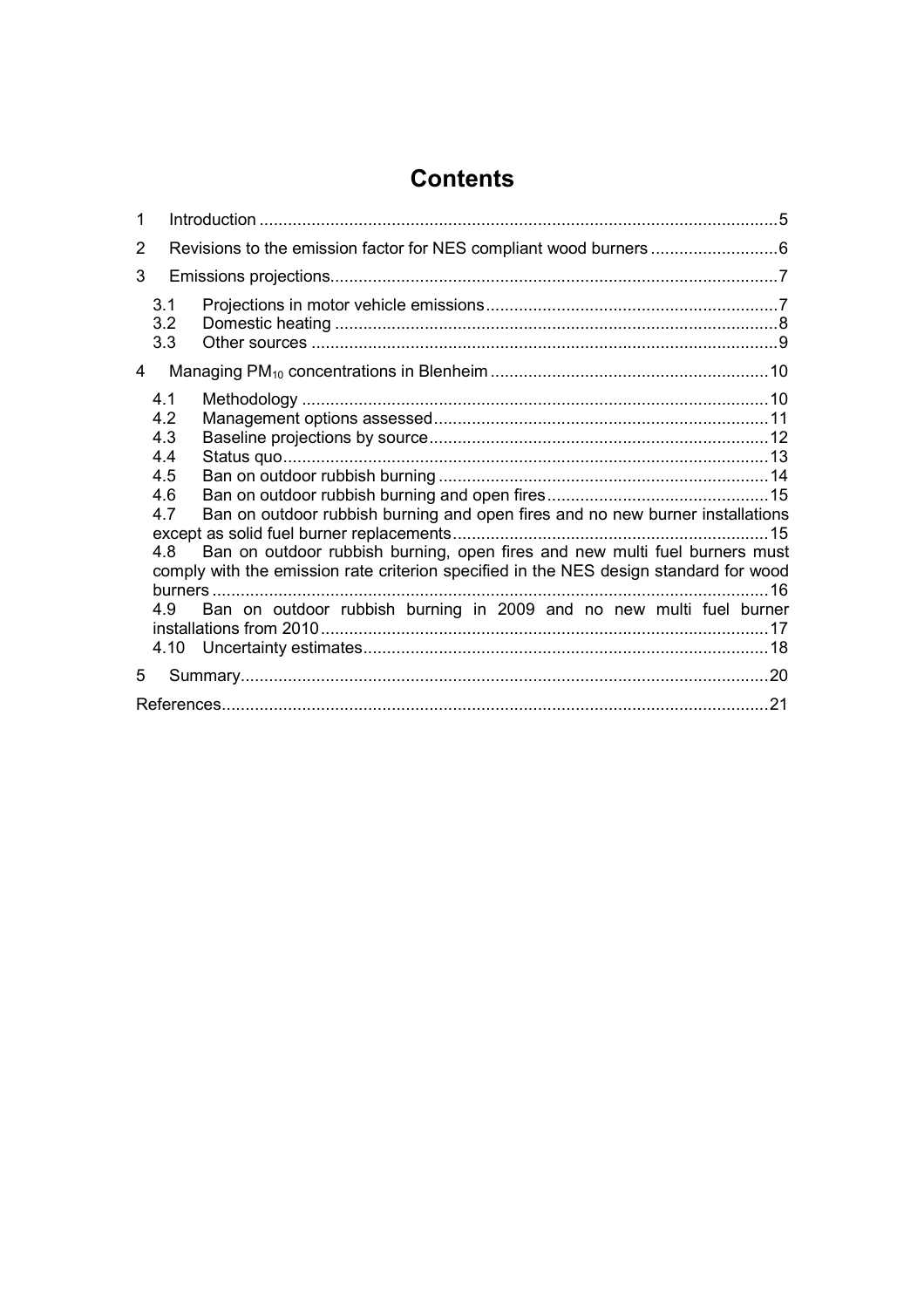# 1 Introduction

Air quality monitoring for  $PM_{10}$  has been carried out in Blenheim since 2000. Results indicate concentrations in excess of the ambient air quality guidelines (MfE, 2002) and National Environmental Standards (MfE, 2004). The National Environmental Standards (NES) specify a standard for PM<sub>10</sub> of 50 µg m<sup>-3</sup> (24-hour average) with one allowable exceedence per year, effective from September 2005.

In Blenheim, reductions in  $PM_{10}$  concentrations are required if the NES is to be met by 2013. There is significant incentive to do this as the NES indicates that a consent authority must decline an application for a resource consent in an area where  $PM_{10}$ concentrations exceed the NES if the  $PM_{10}$  discharge is likely to significantly increase the  $PM_{10}$  in the airshed and if the discharge to be permitted by the resource consent is likely to cause, at any time, the concentration of  $PM_{10}$  in the airshed to be above the straight line path. The straight line path is defined as a line that starts on the y axis of a graph at a point representing the extent to which the concentration of  $PM_{10}$  in the airshed breaches its ambient air quality standard at 1 September 2005; and ends on the x axis of the graph at the point representing the ambient air quality standard for  $PM_{10}$  in the airshed at 1 September 2013.

The NES also specifies that no resource consent for discharges to air may be granted from 1 September 2013 if the concentrations of  $PM_{10}$  in the airshed breach the NES or if the granting of the consent is likely to result in a breach.

An air emissions inventory carried out for Blenheim in 2005 indicates that solid fuel burning for domestic home heating is the main source of  $PM_{10}$  during the winter months, when concentrations in excess of the NES have been recorded. Just less than one tonne of  $PM_{10}$  per day is estimated to be discharged with domestic home heating contributing around 85% (Wilton, 2005).

The first management options report for Blenheim was prepared in 2006. In 2007, the report was updated for the following factors:

- Integration of results of source apportionment work identifying natural and secondary source contributions to PM<sub>10</sub>.
- Revision to the starting point of the Straight Line Path (SLiP)

This report updates the 2007 work based on a revised emission factor for NES compliant wood burners. The current state of knowledge is that these burners may emit around 3 grams of particulate per kilogram of wood burnt (g/kg). Previously an emission factor of 6 g/kg had been used in assessing the effectiveness of management options in achieving the NES.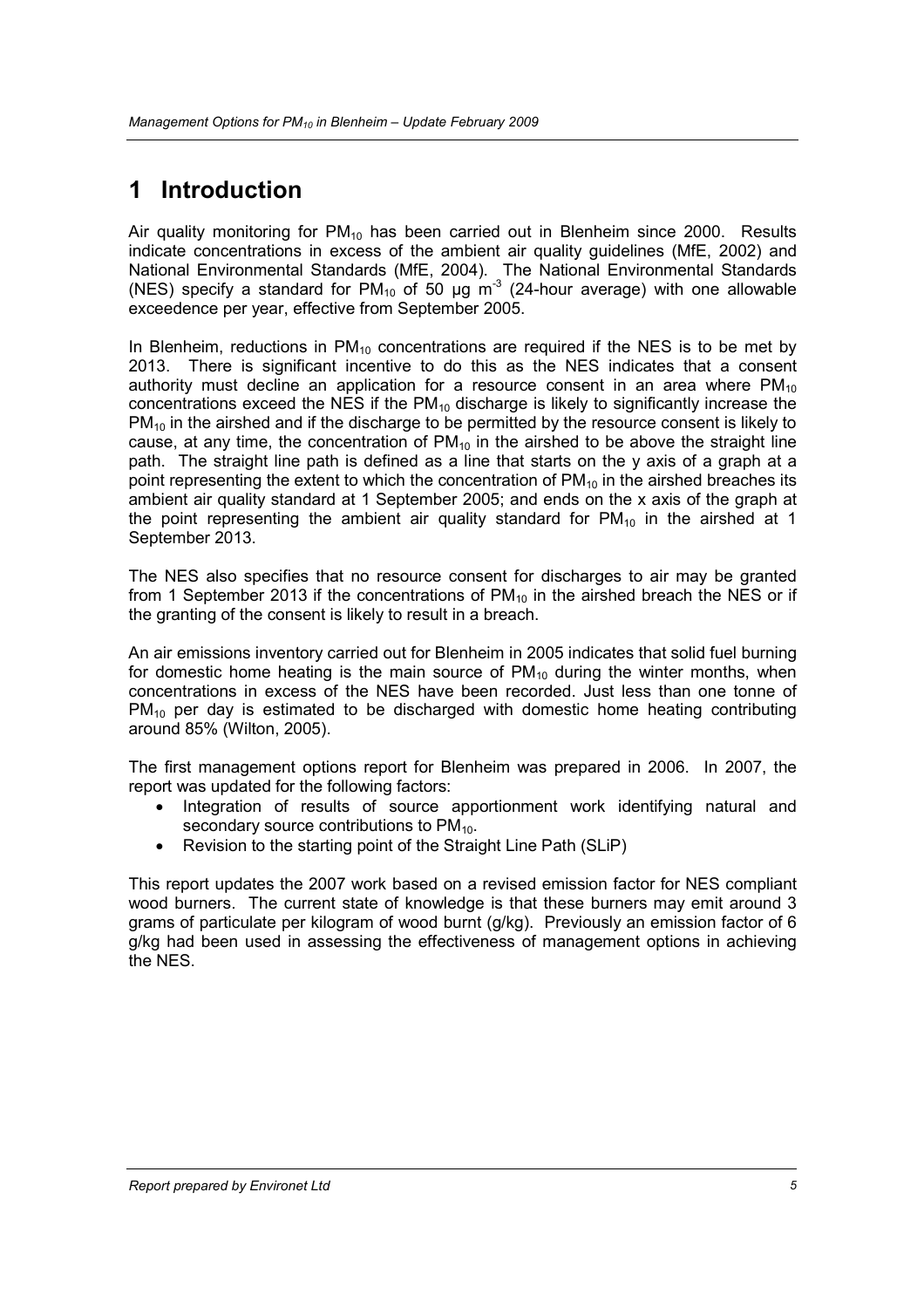# 2 Revisions to the emission factor for NES compliant wood burners

The emission factor used for NES compliant wood burners is critical in assessing the impact of phasing out of older, more polluting solid fuel burners and replacing them with modern NES compliant burners. Prior to some recent 'real life' emission testing of NES compliant wood burners (Smith et. al., 2008) there was a high degree of uncertainty regarding the emission rates from NES compliant burners.

The results of Smith et. al., (2008) indicate that average emissions from NES compliant wood burners are more likely to be around 3 g/kg than the 6 g/kg that had been used previously. Additional testing using an alternative sampling system is proposed for 2009. However, current knowledge of emissions from these burners supports the use of 3 g/kg.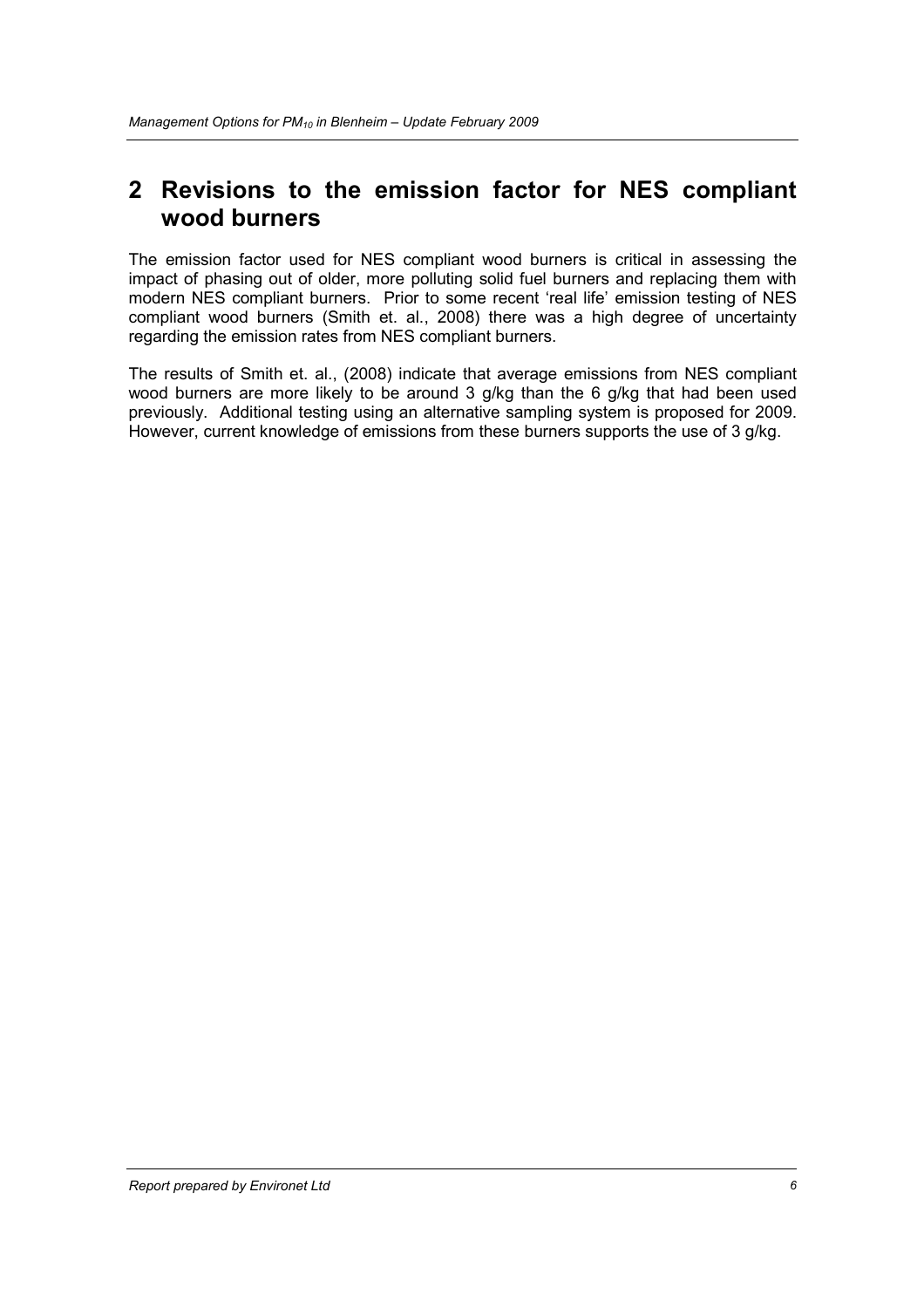# 3 Emissions projections

#### 3.1 Projections in motor vehicle emissions

The inventory estimates the amount of  $PM_{10}$  from motor vehicles based on an assessment of vehicle kilometres travelled for Blenheim, the application of the Ministry of Transport's (MOT) "New Zealand Transport Emission Rates" (NZTER) database and overseas data on likely emissions from non-tailpipe sources including brake and tyre wear. The NZTER database includes estimates of changes in tailpipe emissions and estimates significant decreases in tailpipe emissions of  $PM_{10}$  between 2005 and 2021. Table 3.1 compares NZTER PM<sub>10</sub> emission rates under different levels of congestion for 2005 and 2021 based on the 2005 vehicle fleet composition. This suggests a 66% reduction in tailpipe  $PM_{10}$ emissions per vehicle kilometre travelled for free flowing traffic conditions.

|             | 2005      | 2005      |
|-------------|-----------|-----------|
| LOS         | $PM_{10}$ | $PM_{10}$ |
| Congested   | 0.19      | 0.07      |
| Interrupted | 0.13      | 0.05      |
| Free flow   | በ 12      | J.O4      |

Table 3.1: Comparison of 2005 and 2021 tailpipe  $PM_{10}$  emissions (from NZTER)

In contrast, VKTs in Blenheim are most likely to increase from 2005 to 2021 as the population residing in the area is predicted to increase. Congestion may also increase during this time. Predicting the extent of increase in VKTs and congestion is difficult without the use of a road network model. In areas where road network models have been used in conjunction with the NZTER database to predict future  $PM_{10}$  estimates, increases in VKTs have been offset by the predicted reductions in VKTs. For example, in Napier and Hastings, VKTs are estimated to increase by 19% and 17% respectively between 2005 and 2021 but  $PM_{10}$  emissions from motor vehicles are predicted to decrease by around 50% in both areas.

Estimates of likely worst-case motor vehicle  $PM_{10}$  emissions for 2021 could be made based on the assumption of a 70% increase in VKTs in Blenheim and the use of the NZTER database for 2021 PM<sub>10</sub> emission factors. Figure 3.1 shows estimates of PM<sub>10</sub> emissions from motor vehicles for this scenario, assuming a 70% increase in VKTs resulted in 5% of VKTs occurring under "congested" conditions and 10% under "interrupted" conditions. A reduction in 2005  $PM_{10}$  emissions of around 24% is predicted for this scenario.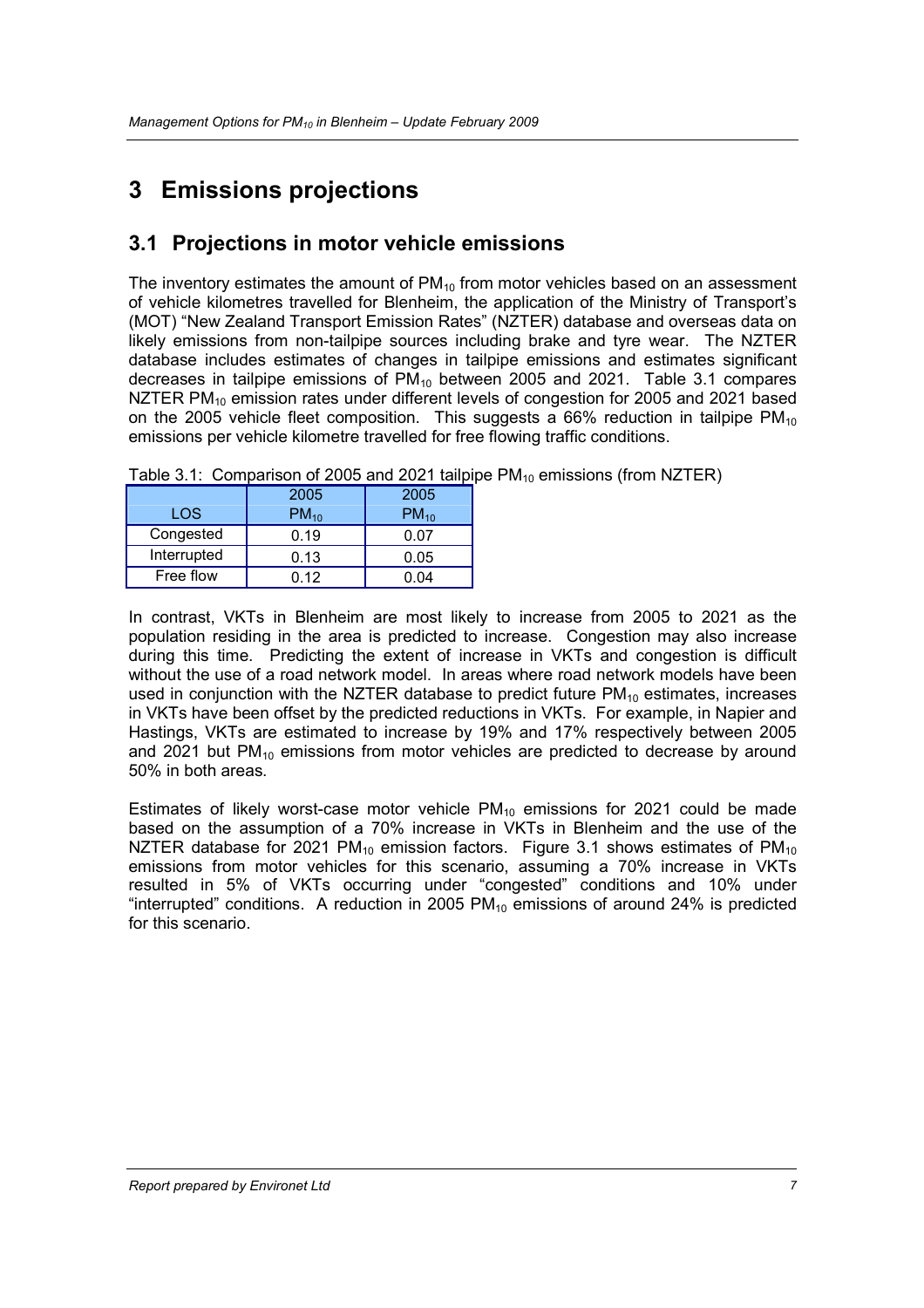

Figure 3.1: Daily motor vehicle emissions in Blenheim from 2005 to 2021 based on a likely worst-case estimate of a 70% increase in VKT with 10% occurring under 'interrupted' and 5% under 'congested' conditions

## 3.2 Domestic heating

The baseline data used for the domestic home heating projections were the home heating methods and subsequent emission estimates from the 2005 air emissions inventory (Wilton, 2005). Future emissions from this source were estimated based on the following assumptions:

- The number of dwellings increases in Blenheim by 70% from 2001 to 2021.
- Emission factors and fuel factors used in the inventory apply across the whole life of the burner.
- Wood burners are replaced 15 and 20 years after installation (note because of uncertainties surrounding this variable both scenarios are modelled).
- The number of open fires decreases by 10% from 2005 to 2021.
- Existing multi fuel burners (at 2005) decrease by 90% by 2021.
- The number of new installations of solid fuel burners per year is equal to 100% of those removing burners plus 16% of new dwellings and 0.25% of the number of households in 2005 that use electricity and gas<sup>1</sup>.
- 13% of the new solid fuel burners installed in Blenheim from 2005 are multi fuel burners<sup>2</sup>.
- All households with multi fuel burners burn wood with half of these also burning coal.

These assumptions are based on a combination of emission inventory statistics, emissions testing of solid fuel burners in New Zealand, New Zealand Statistics Department data, evaluations of burner installations data in Blenheim, industry advice and in the case of replacement rates, a best guess approach. Because of the lack of information available

<sup>————————————————————&</sup>lt;br><sup>1</sup> This is based on the assumption that less than 5% of existing houses using gas and electricity will convert to wood burning by 2021.

<sup>2</sup> This is based on the proportion of modern multi fuel burners from the 2005 domestic home heating survey.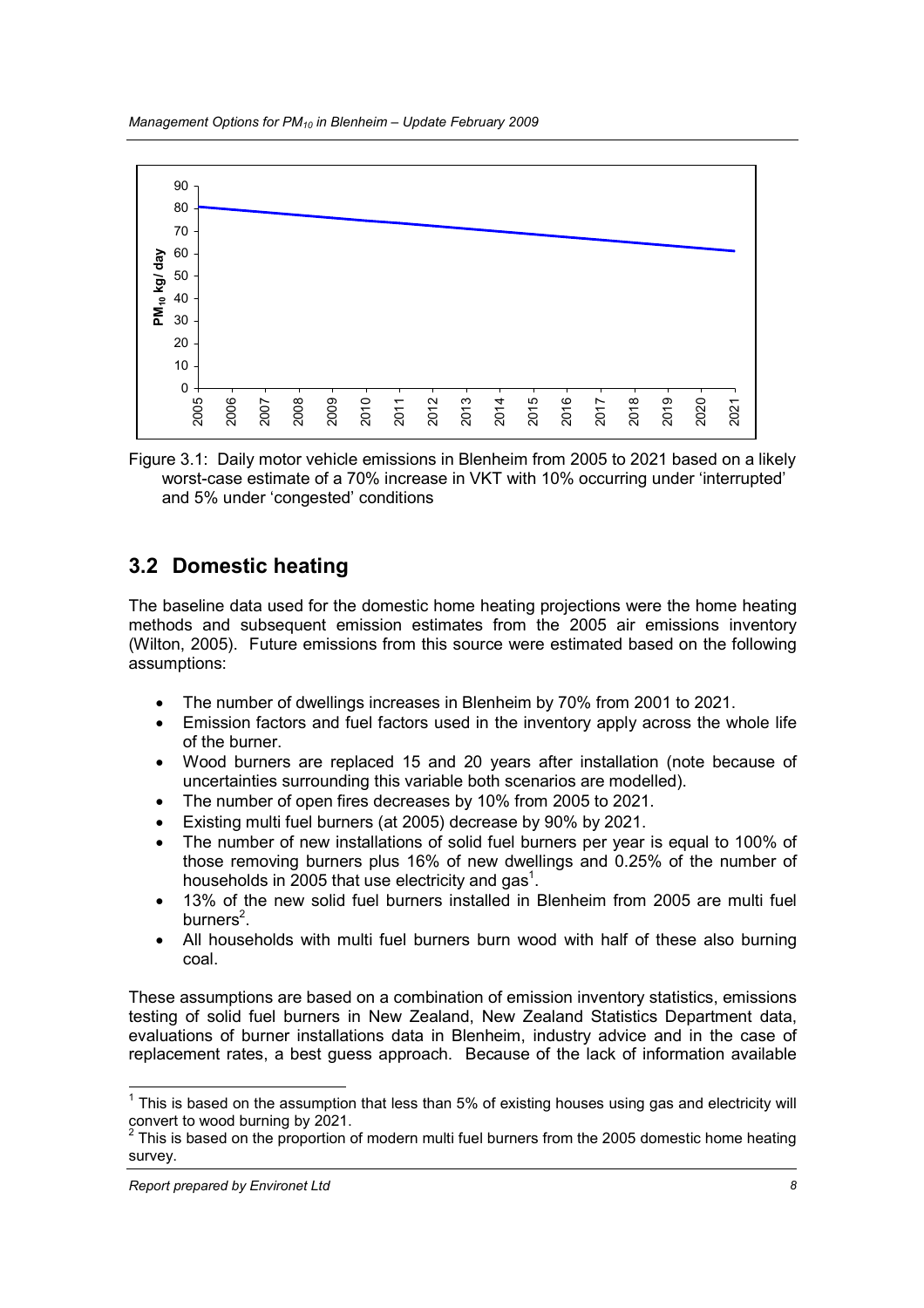on the latter, there is a high level of uncertainty surrounding burner replacement rates. Factors that influence householder' choice of heating method include the cost of heating, lifestyle variables, amenity values associated with different heating methods, and household insulation and size. The impact of management options will therefore be shown for a range of assumed household replacement rates.

#### 3.3 Other sources

In the absence of controls on outdoor burning, emission estimates were assumed to increase in proportion to population increases. Population projections for Blenheim were sourced from New Zealand Statistics Department (2005) using the 2003 revised projections of a 70% increase in population from 2001 to 2021 for the Marlborough District.

Changes in emissions from industry are very difficult to predict. Increases can occur as a result of new industry, fuel switching within existing industry or expansion of existing operations. Conversely reductions in industrial emissions are possible as a result of increased efficiencies, process improvements, fuel switching or plant closures. Emissions from industry are assumed to increase by 25% from 2005 to 2021.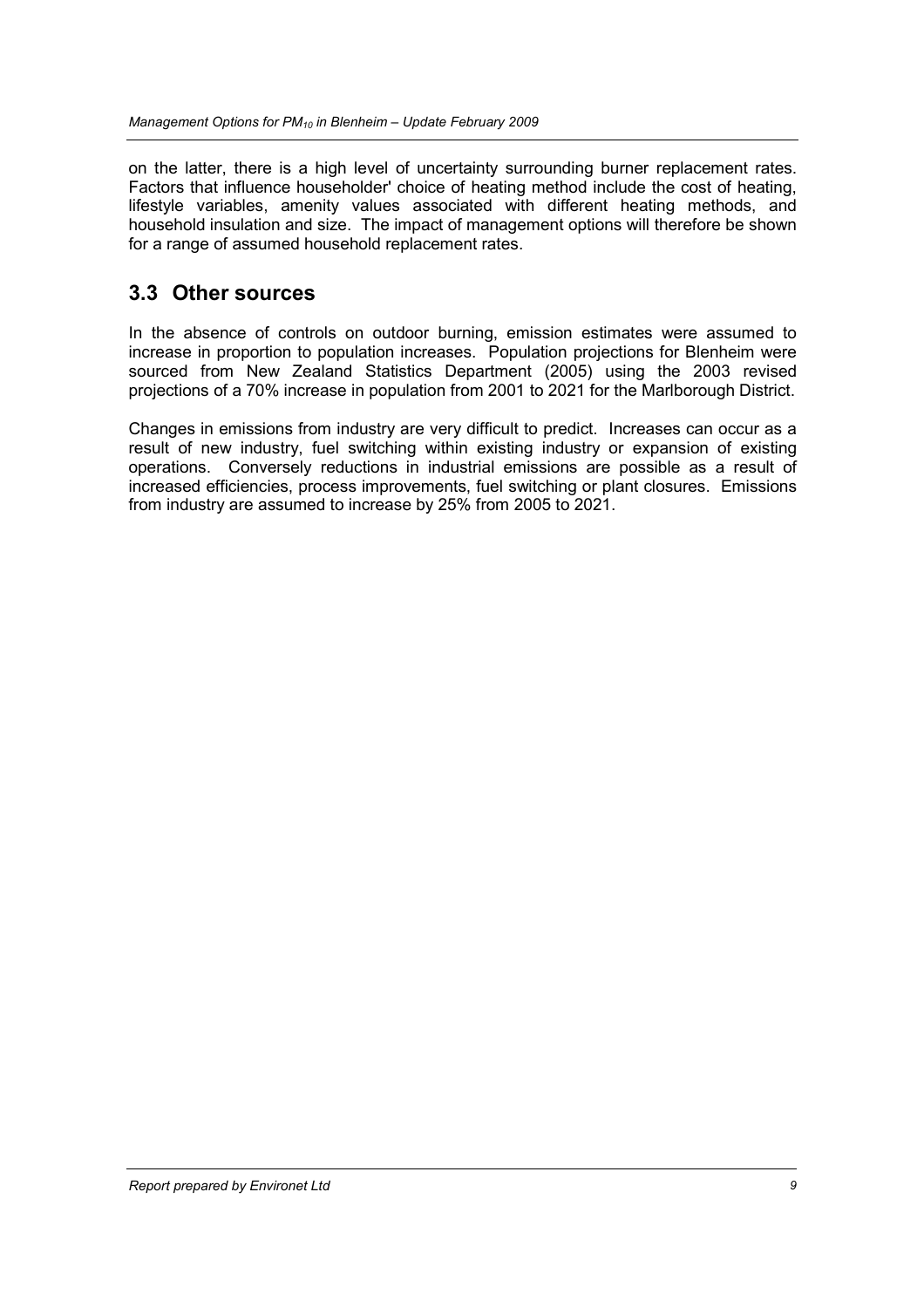# 4 Managing PM<sub>10</sub> concentrations in Blenheim

## 4.1 Methodology

The methodology used to assess the impact of different management options on  $PM_{10}$ emissions in Blenheim relies on changing the variables within the projections frameworks for different sources. For example, if a management option aimed to examine the impact of a ban on outdoor rubbish burning from a particular year, the emissions from this source would be removed from the total  $PM_{10}$  emissions at the year the ban was assumed to be effective. Estimating the impact of management options for domestic heating is more complex as assumptions regarding replacement heating methods need to be made.

A number of other factors influence the analysis of the effectiveness of management options in reducing PM<sub>10</sub> concentrations in Blenheim. These include:

- 1. The relative contribution of different sources to  $PM_{10}$  emissions (the emission inventory) and assumptions underpinning this assessment.
- 2. The potential contribution of sources of  $PM_{10}$  not included in the inventory or outside of the study area.
- 3. Estimated projections in sources of emissions in the absence of additional controls.
- 4. The relationship between emissions and concentrations in Blenheim.

The 2007 update to the management options report indicates that around 22% of the  $PM_{10}$ in Blenheim comes from sources other than those included in the inventory.

The relationship between  $PM_{10}$  emissions and concentrations over a 24-hour period for worst-case meteorological conditions depends primarily on two factors:

- Variations in the impact of meteorological conditions on the dispersion of air pollution over a 24-hour period.
- The relationship between emissions and concentrations in an airshed.

The time of day impact relates to how emissions occurring at different times of the day influence the 24-hour average concentration. For example, emissions that occur when wind speeds are lowest and temperature inversions are present (typically evening and early morning) will have a greater impact on 24-hour average concentrations. A greater proportion of domestic heating emissions occur during this time, relative to other sources, and therefore this source may contribute slightly more to  $PM_{10}$  concentrations.

In the absence of modelling of the relationship between emissions and concentrations for Blenheim, the assessment of effects has been based on the assumption of a linear relationship between emissions and concentrations and there is no impact on the time of the day that emissions are occurring relative to meteorological conditions. It is possible that this relationship could be confirmed or revised through the use of airshed dispersion modelling.

As indicated here, there are a number of uncertainties associated with the management options assessment. These include both the uncertainties associated with the emission inventory estimates, non-inventory sources, contributions from areas outside of the inventory area and uncertainties associated with the projections of emissions from different sources. The methodology for assessing the effectiveness of management options in reducing  $PM_{10}$  in Blenheim includes an evaluation of the uncertainties associated with a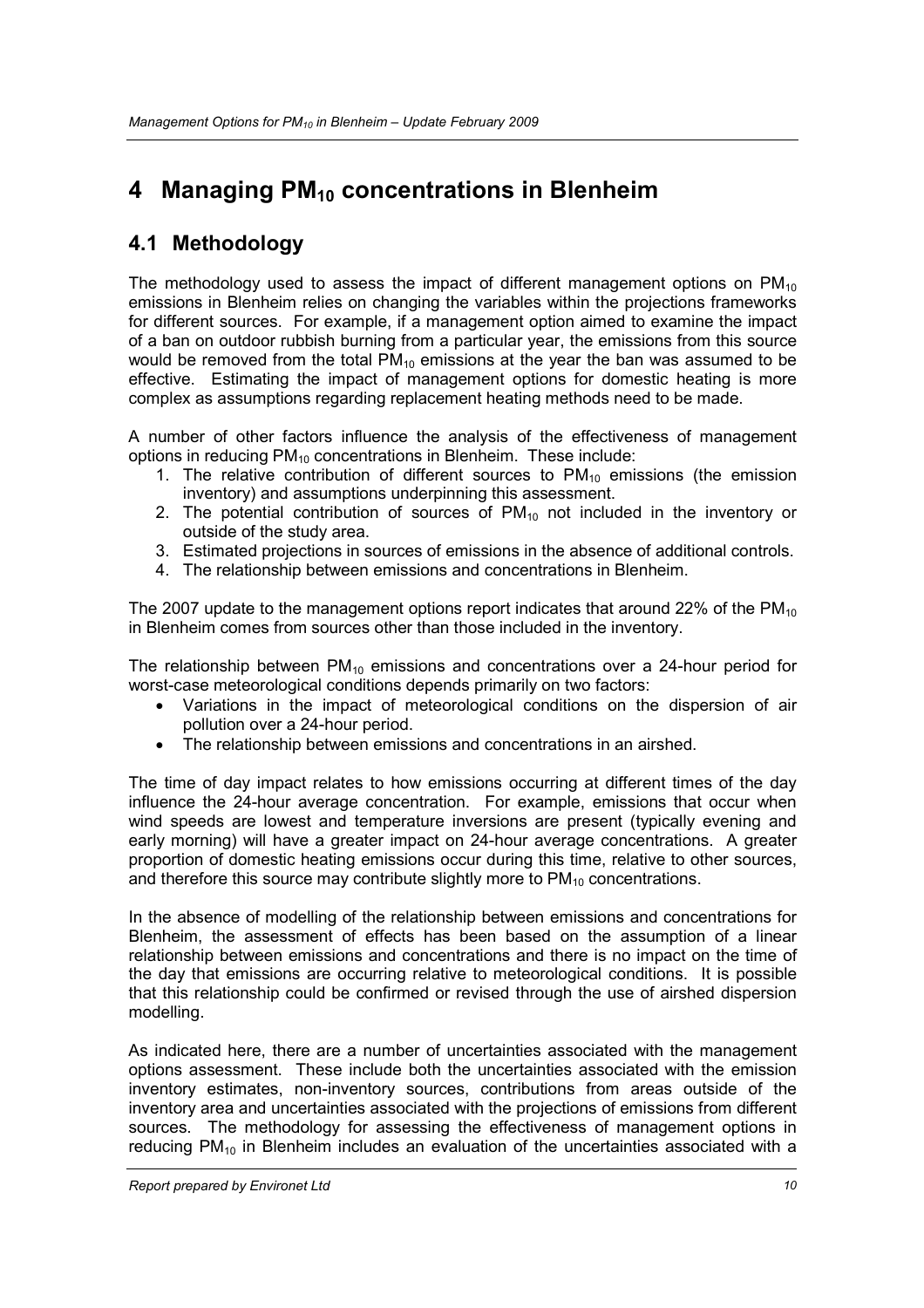number of aspects of the modelling but can not allow for uncertainties such as the contribution from natural sources, or industry or outdoor burning outside of Blenheim.

#### 4.2 Management options assessed

A number of different management options have been evaluated to reduce  $PM_{10}$ concentrations in urban areas of New Zealand. Previous studies (e.g., Wilton 2001, Wilton 2002) have evaluated issues surrounding a wide range of options. These include the methods evaluated in this report (as outlined below) as well as other options such as the introduction of smokeless fuels, district heating options, avoiding the use of solid fuel burners on high pollution nights and the effectiveness of education to improve fuel quality and burner operation. The latter option has significant appeal in many areas. However, there are considerable uncertainties relating to the effectiveness of education in improving air quality (as outlined in Wilton & Millichamp, 2002).

Management options included in this analysis were those evaluated in 2007 and include:

- 1. Status quo including the NES design standard for new installations of solid fuel burners assuming a 15 year replacement rate for solid fuel burners.
- 2. Status quo including the NES design standard for new installations of solid fuel burners and a 20 year phase out for existing burners.
- 3. Status quo plus prohibiting outdoor rubbish burning from 2008 (modelling for both the 15 year and 20 year phase out).
- 4. Options 1 3 plus banning the use of open fires from 2010.
- 5. Options 1 4 plus no new installations of multi fuel burners not meeting the NES design criteria for wood burners (effectively a ban on multi fuel burners as currently there are none that meet the NES design criteria for wood burners).
- 6. Options  $1 5$  plus economic incentives to replace burners with other heating methods at the end of their useful life.

Projections were modelled based on the assumption that solid fuel burners would be replaced 15 years and 20 years following installation. Although 15 years has been quoted by the New Zealand Home Heating Association as the average useful life of a wood burner, some burners may be used for longer periods. In some areas (e.g., Christchurch and proposed for Nelson), the uncertainty associated with burner replacement rates has been reduced by the proposed introduction of regulations requiring the replacement of burners 15 years following installation. It would seem likely that households may be more likely to retain their burners for longer periods in the current economic climate.

The status quo projections also include the introduction of the NES design criteria for the installation of new wood burners. This specifies new burners must meet an emission criteria of 1.5 grams of particulate per kilogram of fuel burnt when tested to NZS 4013. This criteria does not apply to the installation of new multi fuel burners (burners designed for both wood and coal). The installation rate of new multi fuel versus wood burners was taken from the domestic home heating survey carried out during 2005 for Blenheim. This indicated around 13% of new solid fuel burner installations were multi fuel burners (Wilton, 2005). The domestic home heating survey indicates that of the households with multi fuel burners, only around half actually burn coal.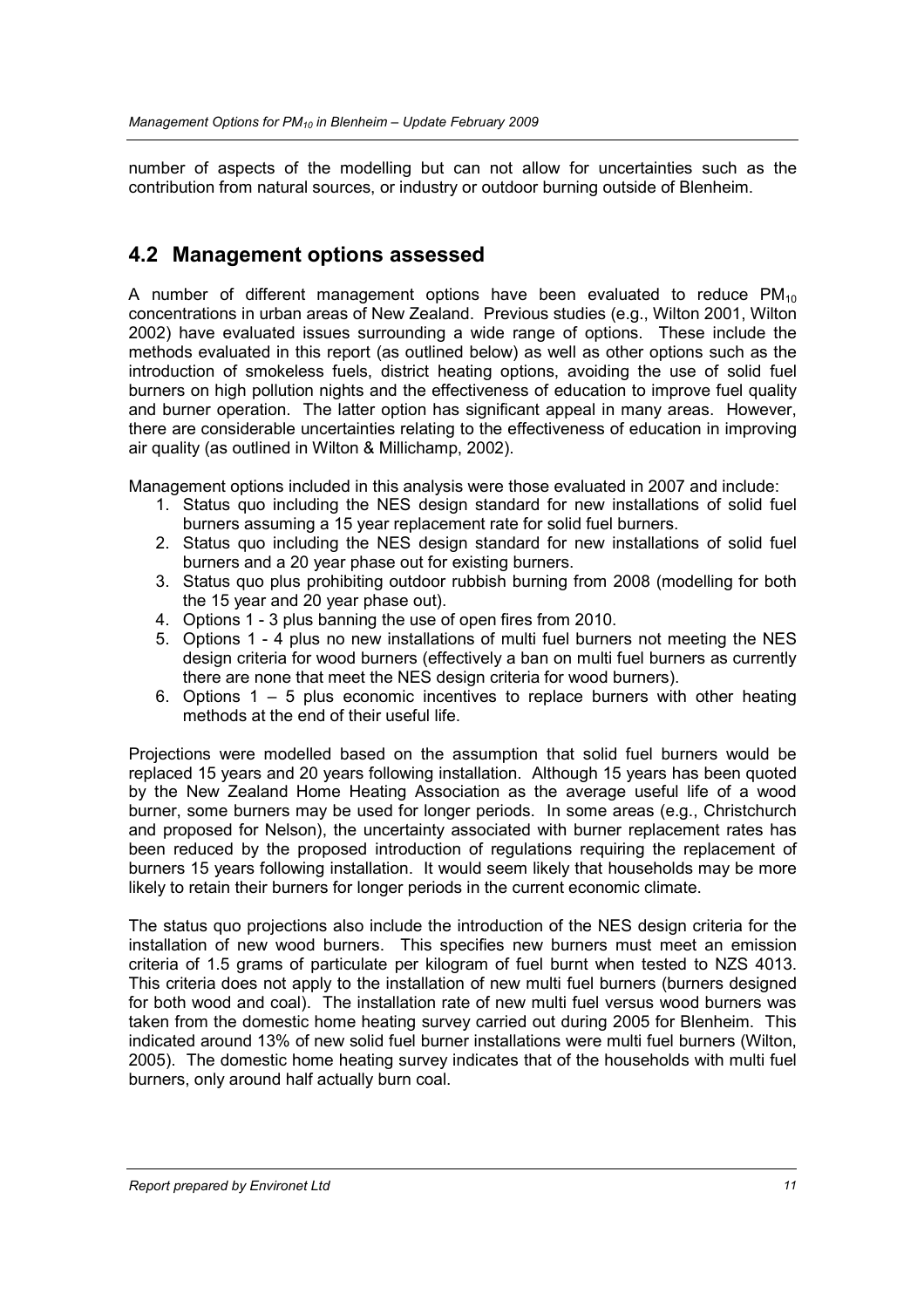#### 4.3 Baseline projections by source

Figure 4.1 shows the estimated baseline projections in  $PM_{10}$  emissions from each source in the absence of additional management measures. These and subsequent projections are based on the assumptions outlined in Table 4.1.

These projections are based on the assumption that older burners are removed 15 years following installation. Because of the uncertainty surrounding this assumption, air Because of the uncertainty surrounding this assumption, air management scenarios have been analysed for both a 15-year and 20-year phase out period.



Figure 4.1: Baseline projections in  $PM_{10}$  emissions from all sources

Table 4.1: Assumptions underlying the assessment of the effectiveness of management options for reducing  $PM_{10}$  emissions

|                         | A decrease in $PM_{10}$ emissions from motor vehicles of around 20% by 2021.<br>This is based on the assumption of a 70% increase in VKTs with 85%<br>occurring under free flowing conditions, 10% under interrupted flow conditions<br>and 5% occurring under congested conditions. Emission rates are based on<br>the NZTER database emission factors for 2021 for the Blenheim 2005 vehicle<br>fleet profile. |
|-------------------------|------------------------------------------------------------------------------------------------------------------------------------------------------------------------------------------------------------------------------------------------------------------------------------------------------------------------------------------------------------------------------------------------------------------|
| $\overline{2}$          | The industry contribution to $PM_{10}$ emissions increases by 25% from 2005 to<br>2021.                                                                                                                                                                                                                                                                                                                          |
| 3                       | Current outdoor burning emissions occur throughout the week and weekend.                                                                                                                                                                                                                                                                                                                                         |
| $\overline{\mathbf{4}}$ | Emission factors for burners as per the 2005 Blenheim emission inventory.                                                                                                                                                                                                                                                                                                                                        |
| 5                       | Average fuel use for 1.5 g/kg burners of 17 kg per night as per the post 2000<br>burners in the 2005 emission inventory survey.                                                                                                                                                                                                                                                                                  |

Report prepared by Environet Ltd 12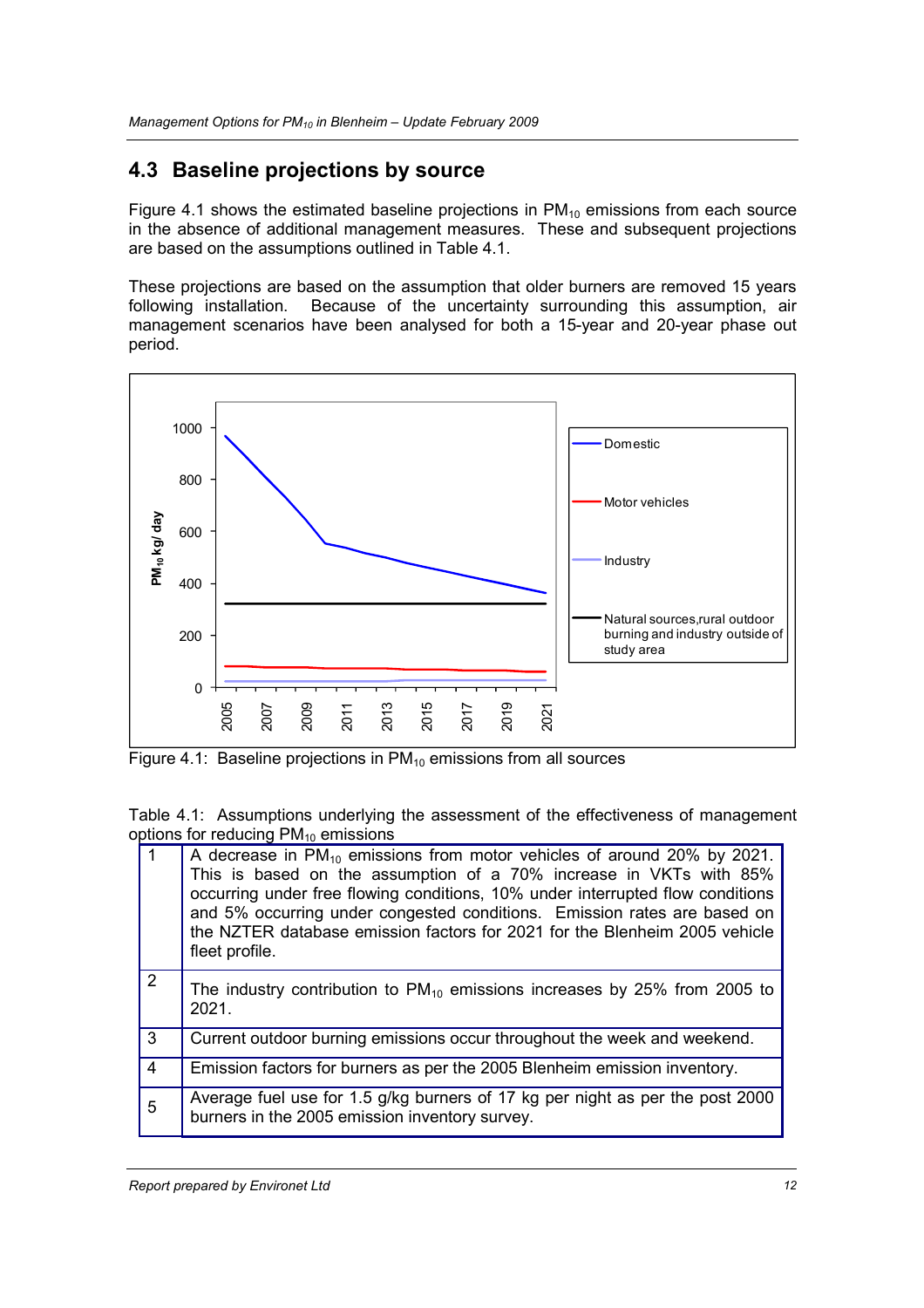Management Options for  $PM_{10}$  in Blenheim – Update February 2009

| $6\phantom{1}6$ | Average fuel use for other burners as per the 2005 Blenheim air emission<br>inventory survey.                                                                                                                                |
|-----------------|------------------------------------------------------------------------------------------------------------------------------------------------------------------------------------------------------------------------------|
| $\overline{7}$  | A proportional reduction in concentrations for any given reduction in emissions.                                                                                                                                             |
| 8               | No variations in the impact of emissions occurring at different times of the day.                                                                                                                                            |
| 10              | A 70% increase in the number of households in Blenheim from 2001 to 2021.                                                                                                                                                    |
| 11              | Unless otherwise stated, 85% of households replacing older solid fuel burners<br>or multi fuel burners will install solid fuel burners.                                                                                      |
| 12              | An emission factor for 1.5 g/kg burners of 3 g/kg.                                                                                                                                                                           |
| 13              | All new installations of wood fuel burners from 2005 will meet an emission<br>criterion of 1.5 g/kg when tested to NZS 4013.                                                                                                 |
| 14              | As per the 2005 air emission inventory, 100% of households with multi fuel<br>burners use wood and 50% use coal.                                                                                                             |
| 15              | Around 16% of new dwellings install solid fuel burners <sup>3</sup> . Of these around 13%<br>are new multi fuel burners and the remainder are wood burners.                                                                  |
| 16              | Around 90% of the 2005 multi fuel burners are phased out by 2021. Wood<br>burners are phased out 15 years after installation for some scenarios and 20<br>years after installation for other scenarios.                      |
| 17              | Natural sources contribute around 160 kg/day, industry outside of the study<br>area contributes 57 kg/day and other sources not included in the inventory<br>(e.g., sulphate) contribute 100 kilograms of $PM_{10}$ per day. |
| 18              | No significant change in natural source emissions from outdoor rubbish burning<br>in rural areas and industrial emissions from outside of Blenheim from 2005 to<br>2021.                                                     |

### 4.4 Status quo

Figure 4.2 shows the projected  $PM_{10}$  emissions assuming wood burners are phased out 15 years and 20 years following installation. This suggests that the NES for PM<sub>10</sub> is unlikely to be met in Blenheim in the absence of additional controls for the assumptions outlined in Table 4.1.

 3 Based on burner installation data for 2004 and 2005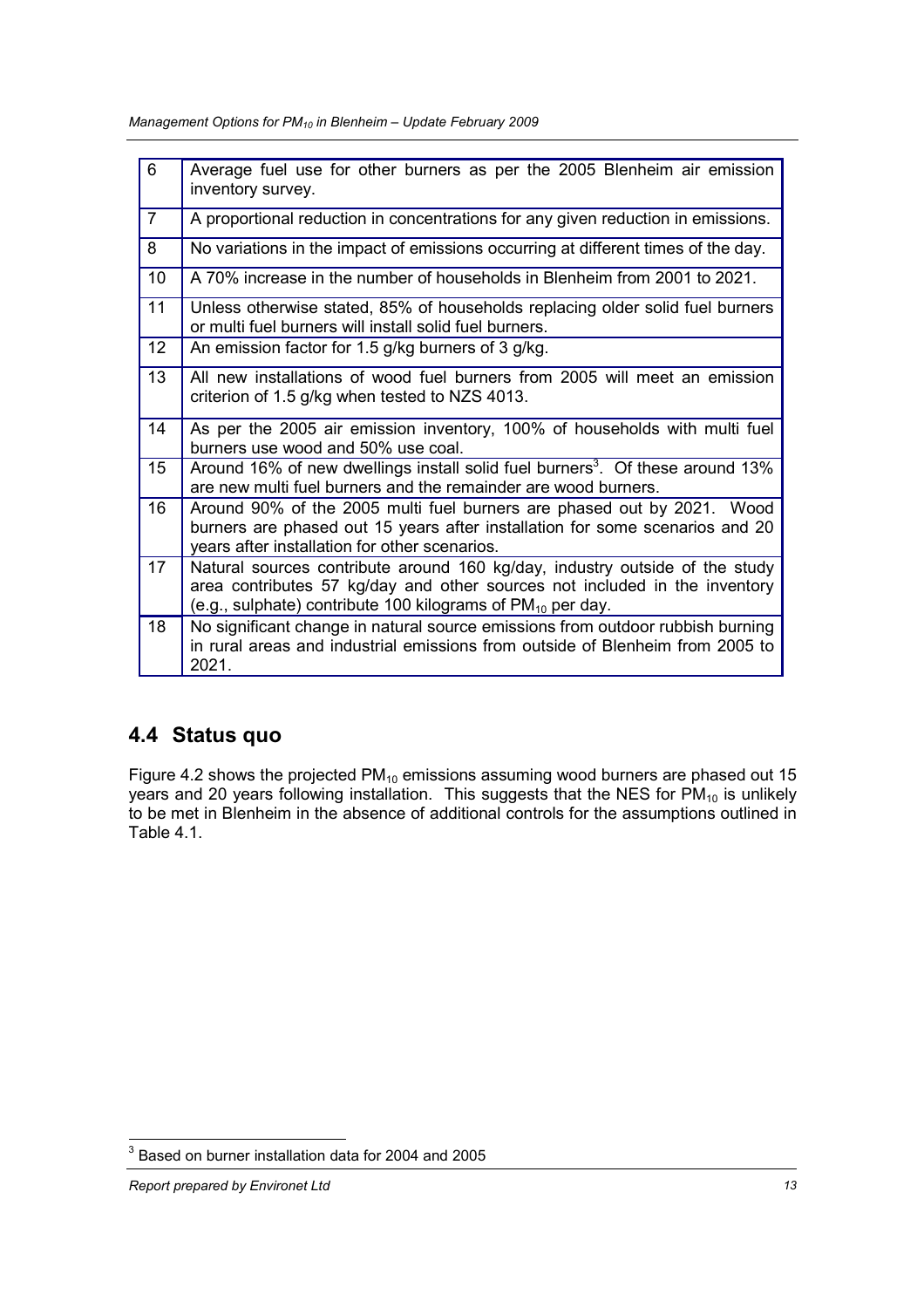

Figure 4.2: Status quo projections for  $PM_{10}$ 

## 4.5 Ban on outdoor rubbish burning

Outdoor rubbish burning in the urban area of Blenheim is estimated to contribute around 6% of the daily anthropogenic  $PM_{10}$  emissions during the winter. Emissions from this source are predicted to increase with increases in population and in the absence of controls. Figure 4.3 shows the impact of a ban on outdoor rubbish burning during the winter months from 2009 on daily  $PM_{10}$  estimates from 2005 to 2021. Results suggest that the NES may be bet by 2013 for both the burner phase out options.



Figure 4.3: Status quo plus a ban on outdoor rubbish burning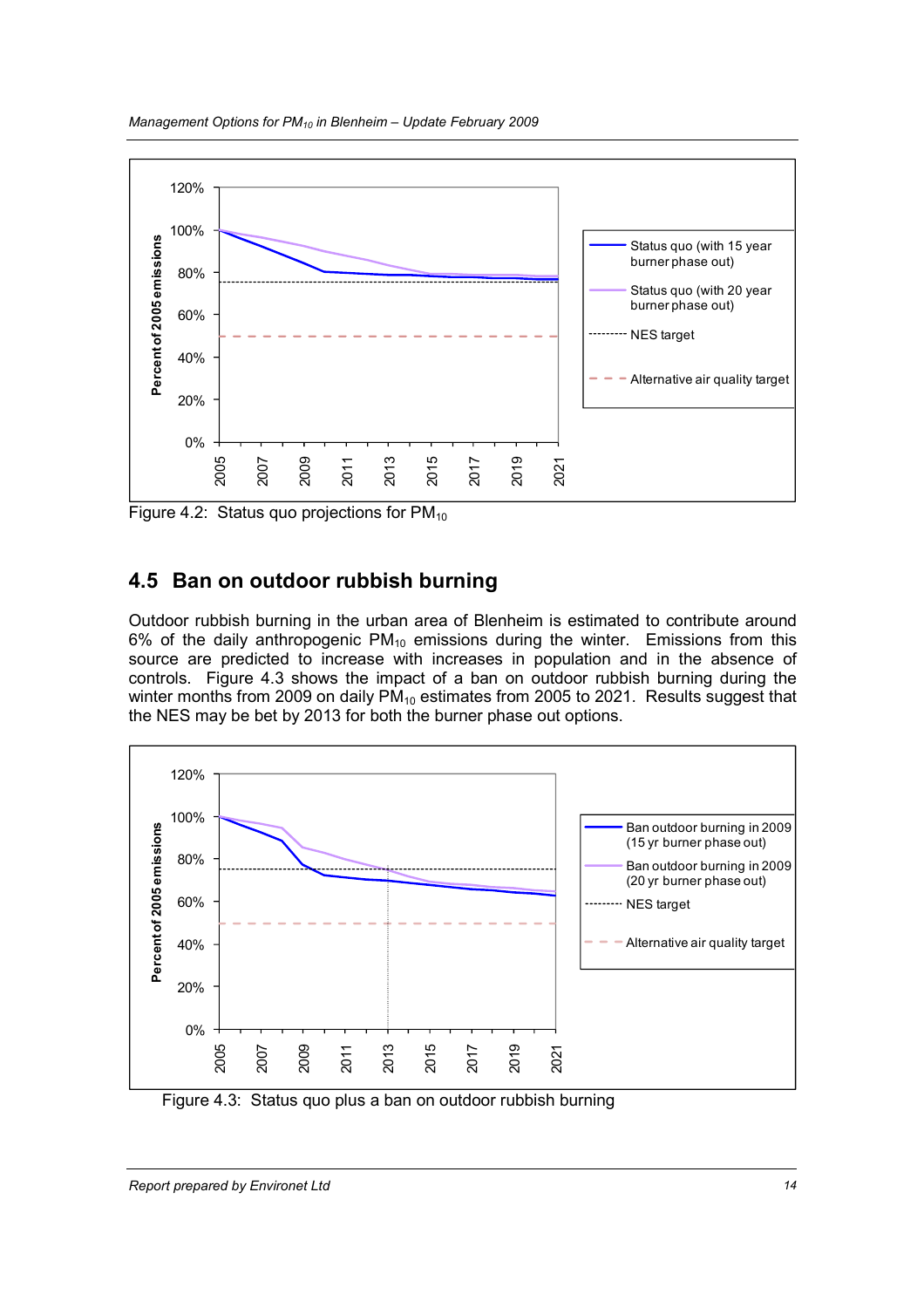#### 4.6 Ban on outdoor rubbish burning and open fires

The addition of a ban on the use of open fires in Blenheim is shown in Figure 4.4. The latter analysis assumes open fires are not used beyond 2010 and that 50% of open fires are replaced with solid fuel burners. The latter assumption may be conservative as the domestic home heating survey carried out for the 2005 air emission inventory indicates that over 80% of the households that used open fires had an alternative heating method, with 50% having wood burners that they used in the main living area.



Figure 4.4: Status quo plus a ban on outdoor rubbish burning and the use of open fires.

#### 4.7 Ban on outdoor rubbish burning and open fires and no new burner installations except as solid fuel burner replacements

Figure 4.5 shows the impact of prohibiting the installation of solid fuel burners in new houses and existing dwellings currently using other heating methods from 2010 in addition to an outdoor burning ban and a ban on the use of open fires.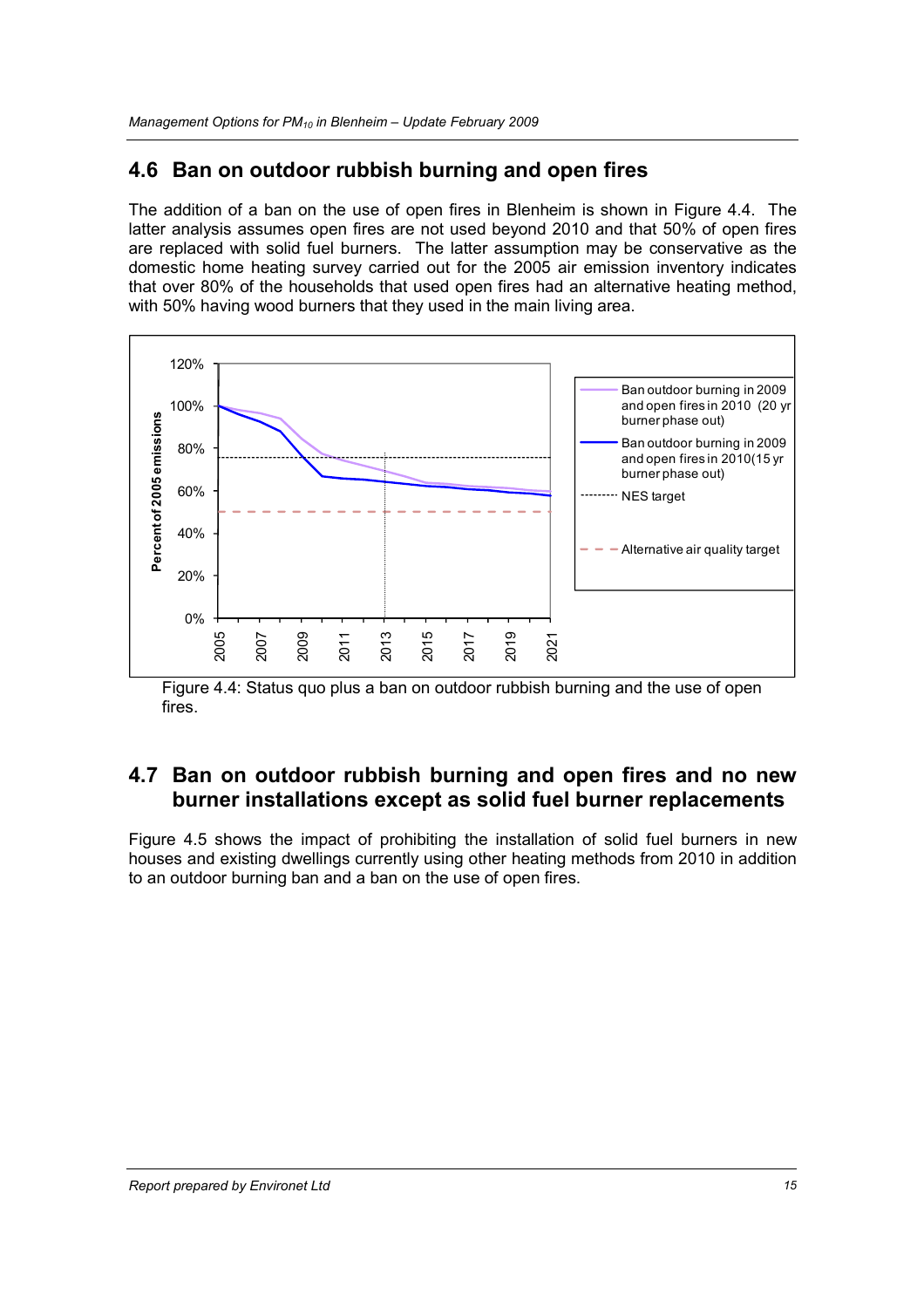

Figure 4.5: Status quo plus a ban on outdoor rubbish burning, a ban on the use of open fires and no new burner installations except to replace existing burners from 2010.

#### 4.8 Ban on outdoor rubbish burning, open fires and new multi fuel burners must comply with the emission rate criterion specified in the NES design standard for wood burners

In 2005, the Ministry for the Environment introduced the requirement that all new wood burner installations meet an emission criterion of 1.5 grams of particulate per kilogram of fuel burnt (referred to as the NES design criteria for wood burners). However, there are currently no restrictions on emission rates for new installations of burners designed to burn coal or a combination of wood and coal. The air emission inventory domestic home heating survey suggests that around 13% of households installing new solid fuel burners from 2000 to 2005 in Blenheim installed multi fuel burners.

Additional reductions in  $PM_{10}$  are predicted if the emission criterion specified in the NES design standard for wood burners were to apply also to multi fuel burners (Figure 4.6). At present there are no multi fuel burners that meet this criterion so the assumption is made that households that might otherwise have installed a multi fuel burner will instead install a low emission wood burner.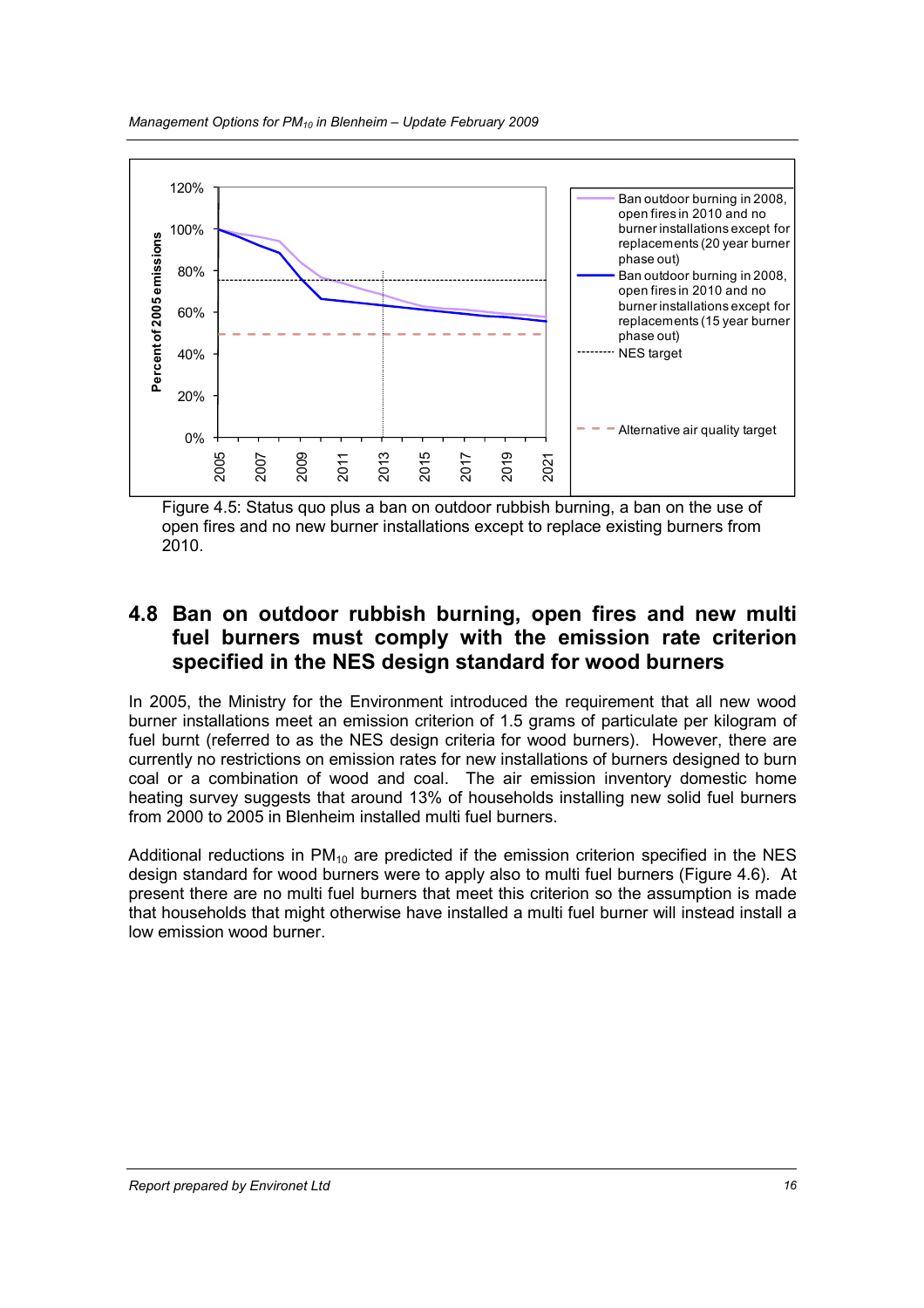

Figure 4.6: Status quo plus a ban on outdoor rubbish burning, the use of open fires and all new solid fuel burners installations in Blenheim must meet the emission criterion specified in the NES design standard for wood burners.

Figure 4.6 suggests that the combination of a ban on outdoor rubbish burning, the use of open fires and not allowing new installations of multi fuel burners (unless they meet the NES design criteria for wood burners) would result in  $PM_{10}$  concentrations meeting the NES by 2013.

#### 4.9 Ban on outdoor rubbish burning in 2009 and no new multi fuel burner installations from 2010

Because of the improved predicted effectiveness of management options it is possible that the NES is achieved without having to ban the use of open fires, although the latter is likely to have energy efficiency benefits in addition to improving air quality. Figure 4.7 shows the predicted impact of an outdoor burning ban combined just with regulations prohibiting the installation of new multi fuel burners. Results suggest the NES may be met with this combination of options, although the uncertainties associated with the predictions should be also considered. In addition the assumption is made that 15% of households with solid fuel burners convert to non solid fuel at the time a fire is replaced. Figure 4.8 shows the same options as Figure 4.7 but with the assumption that 100% of households replace burners with new burners.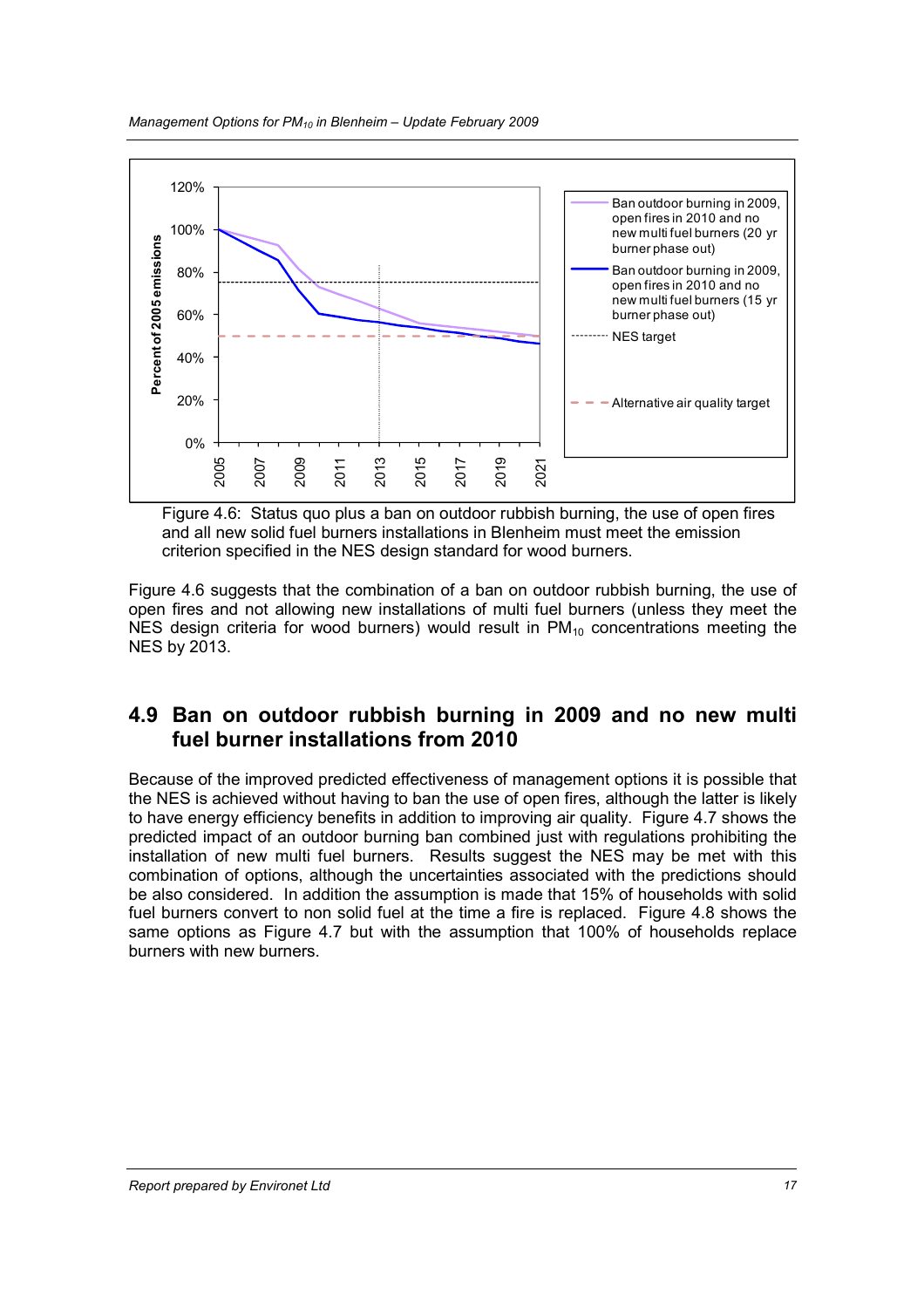

Figure 4.7: Ban outdoor rubbish burning and no new multi fuel burner installations from 2010 (85% of households removing solid fuel burners replace them with NES compliant burners).



Figure 4.8: Ban outdoor rubbish burning and no new multi fuel burner installations from 2010 (100% of households removing solid fuel burners replace them with NES compliant burners).

## 4.10 Uncertainty estimates

Estimates of projections in  $PM_{10}$  are based on assumptions including variables such as emission rates, fuel use rates, population projections and household heating choices. Figure 4.9 shows the estimated upper and lower uncertainty bands if the uncertainty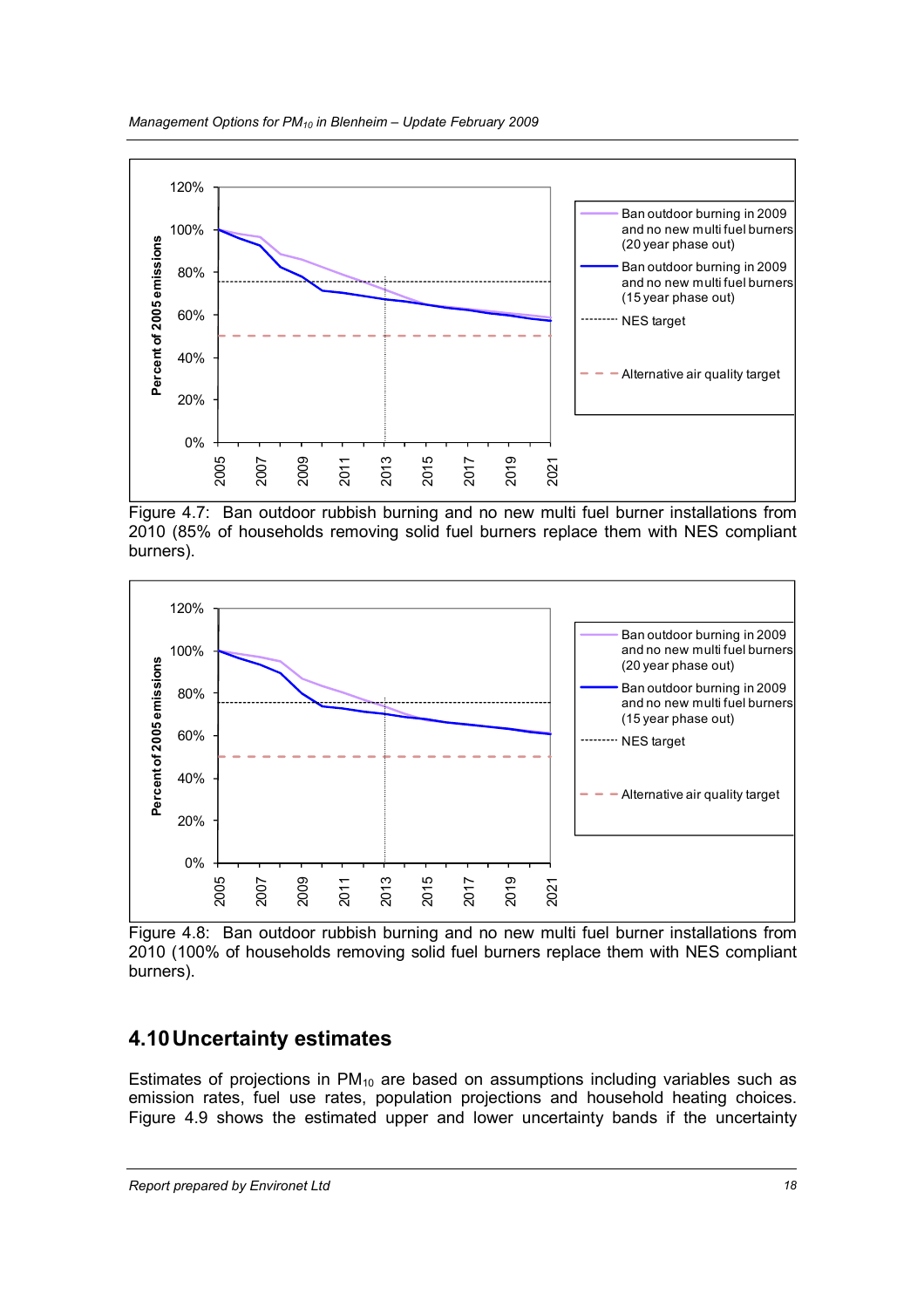(estimated at 95% CI) surrounding each of these variables is combined statistically<sup>4</sup> for the management options shown previously in Figure 4.6. Factors not included in the uncertainty analysis include the reliability of the air quality monitoring results and the likelihood that they have captured "worst-case" meteorological conditions and variations in the contribution of sources originating outside of the study area.

The uncertainty analysis indicates some chance that the combined management options considered here may not be sufficient to achieve the NES for  $PM_{10}$  in Blenheim.



Figure 4.9: Estimated uncertainty bands for a ban on outdoor burning, open fires and no new multi fuel burner installations from 2010.

<sup>-&</sup>lt;br><sup>4</sup> Statistical formulae are based on Topping (1971)

Report prepared by Environet Ltd 19 and 19 and 19 and 19 and 19 and 19 and 19 and 19 and 19 and 19 and 19 and 19 and 19 and 19 and 19 and 19 and 19 and 19 and 19 and 19 and 19 and 19 and 19 and 19 and 19 and 19 and 19 and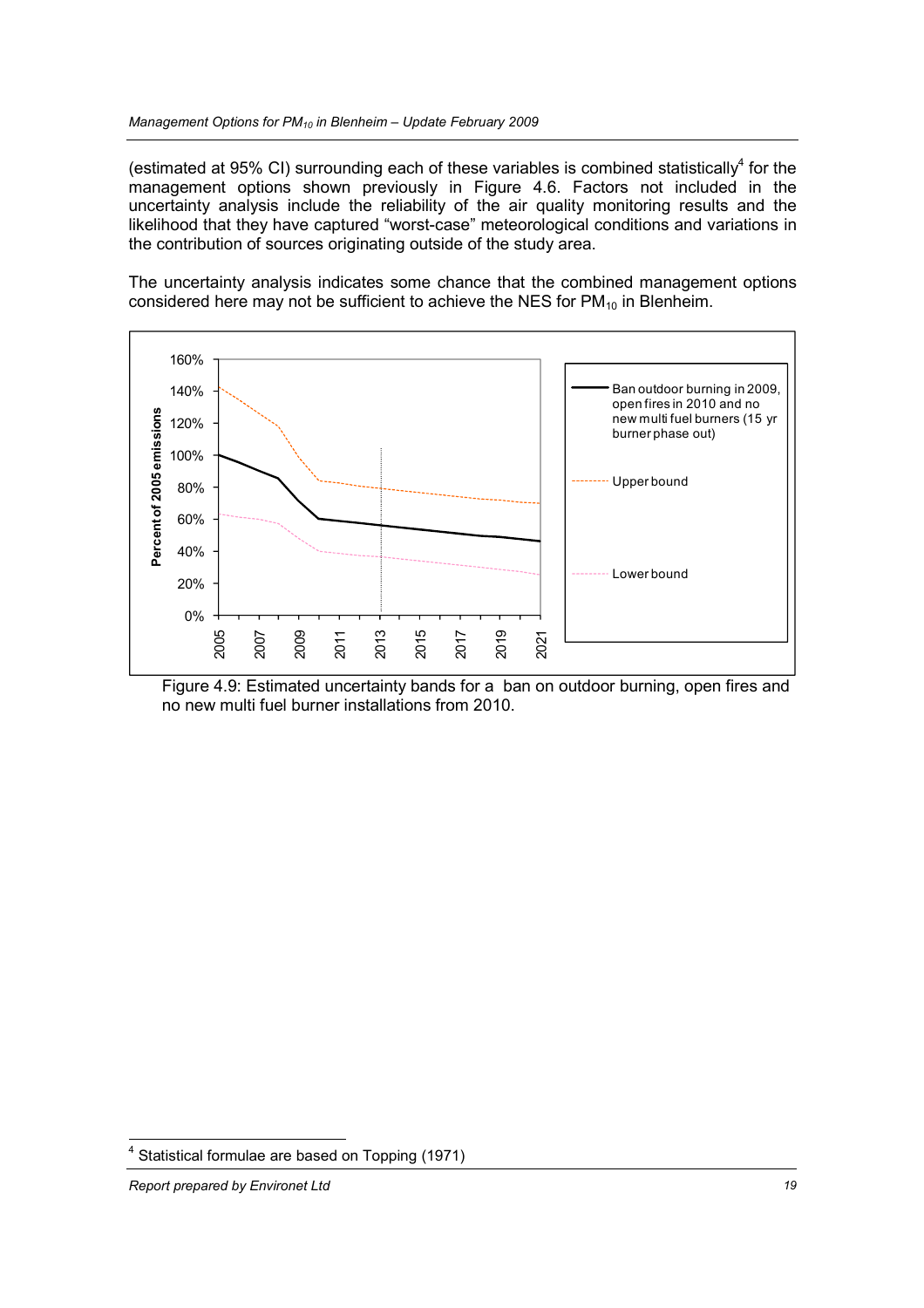# 5 Summary

Air quality monitoring in Blenheim shows  $PM_{10}$  concentrations in excess of the NES occur during the winter months at the Redwoodtown monitoring site. Based on monitoring results to date, excluding the 2004 Brooklyn Street results, a reduction of around 25% would be required to meet the NES. The main source of  $PM_{10}$  is solid fuel burning for domestic home heating, which contributes around 85% of the daily anthropogenic  $PM_{10}$ during the wintertime.

An analysis of the effectiveness of different management options in achieving this reduction suggests that some management intervention is required. The most effective measures examined in this analysis included a combination of a ban on outdoor rubbish burning, the use of open fires and the application of the NES design criteria for wood burners to multi fuel burners. It is also possible that a ban on outdoor rubbish burning and not allowing new installations of multi fuel burners would be sufficient to achieve the NES by 2013. Consideration could also be given to making the burner replacements mandatory after a specified time (e.g., 15 or 20 years) to ensure burners are replaced as predicted in the model.

This projection analysis has been done based on the best available information and provides a good indication of the likely management options required to improve  $PM_{10}$ concentrations to meet the NES in Blenheim.